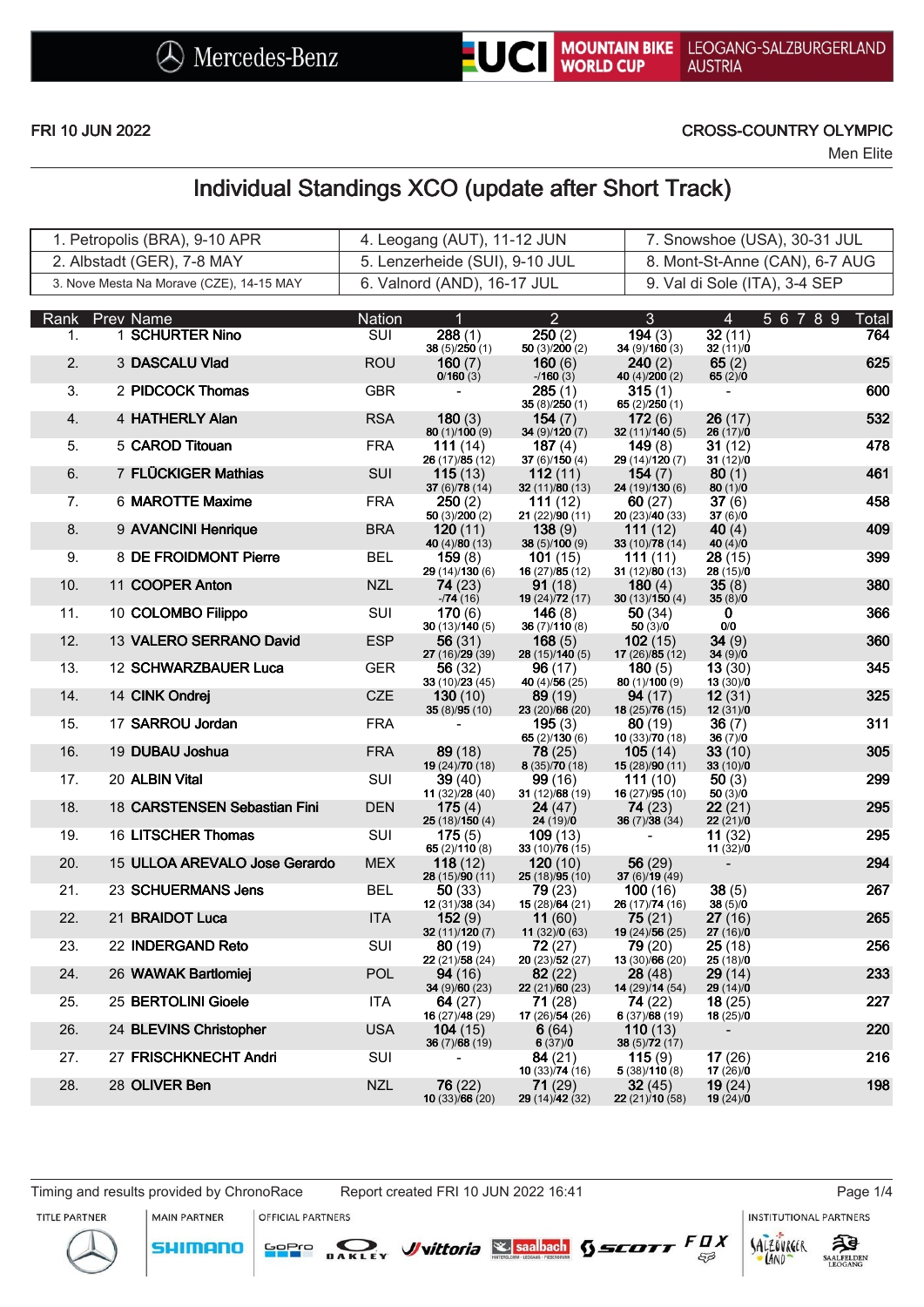

LEOGANG-SALZBURGERLAND **AUSTRIA** 

#### FRI 10 JUN 2022 CROSS-COUNTRY OLYMPIC

Men Elite

### Individual Standings XCO (update after Short Track)

| Rank | <b>Prev Name</b>          | <b>Nation</b> |                            | $\overline{2}$                   | $\mathbf{3}$                        | $\overline{4}$               | 56789<br>Total |
|------|---------------------------|---------------|----------------------------|----------------------------------|-------------------------------------|------------------------------|----------------|
| 29.  | 30 CULLELL ESTAPE Jofre   | <b>ESP</b>    | 73(25)<br>23 (20)/50 (28)  | 35(37)<br>12(31)/23(45)          | 48 (36)<br>28 (15)/20 (48)          | 24(19)<br>24(19)/0           | 180            |
| 30.  | 37 ROTH Joel              | SUI           |                            | 74(26)                           | 61 $(25)$                           | 30(13)                       | 165            |
| 31.  | 33 GAZE Samuel            | <b>NZL</b>    |                            | 26 (17)/48 (29)<br>107(14)       | 11 $(32)/50(28)$<br>35(40)          | 30(13)/0<br>21(22)           | 163            |
| 32.  | 29 BLUMS Martins          | LAT           | 74(24)                     | 80(1)/27(41)<br>62(32)           | 35(8)/0<br>27(50)                   | 21(22)/0                     | 163            |
| 33.  | 31 RAGGL Gregor           | AUT           | 20(23)/54(26)<br>70 (26)   | 18 $(25)/44(31)$<br>32(41)       | 27(16)/0<br>54(31)                  | 0                            | 156            |
|      |                           |               | 18 $(25)/52(27)$           | 0/32(37)                         | 12(31)/42(32)                       | $-10$                        |                |
| 34.  | 32 RODRIGUEZ GUEDE Pablo  | <b>ESP</b>    | 62(28)<br>$-162(22)$       | 38(36)<br>$-738(34)$             | 48(35)<br>$-48(29)$                 | $\mathbf 0$<br>$-10$         | 148            |
| 35.  | 35 BRAIDOT Daniele        | <b>ITA</b>    | $\overline{\phantom{a}}$   | 88(20)<br>30 $(13)/58(24)$       | 51(33)<br>23 (20)/28 (40)           | 5(38)<br>5(38)/0             | 144            |
| 36.  | 34 ORR Cameron            | <b>GBR</b>    | 76(21)<br>$-76(15)$        | 50(34)<br>$-750(28)$             | 15(59)<br>$-15(53)$                 | $\mathbf{0}$<br>$-10$        | 141            |
| 37.  | 40 KERSCHBAUMER Gerhard   | <b>ITA</b>    | 78(20)                     | 13(57)                           | 25(52)                              | 23(20)                       | 139            |
| 38.  | 36 KORETZKY Victor        | <b>FRA</b>    | 14 (29)/64 (21)            | 13(30)/0(67)<br>55(33)           | 9(34)/16(52)<br>83(18)              | 23(20)/0                     | 138            |
| 39.  | 38 SCHELB Julian          | GER.          | 46 (35)                    | 9(34)/46(30)<br>17(52)           | 21(22)/62(22)<br>58(28)             | 0                            | 121            |
| 40.  | 39 FORSTER Lars           | SUI           | $-46(30)$<br>45(36)        | $-17(51)$<br>63(30)              | $-158(24)$<br>12(61)                | $-10$<br>$\mathbf 0$         | 120            |
|      |                           |               | 24 (19)/21 (47)            | 27(16)/36(35)                    | $-12(56)$                           | $\mathord{\text{--}}/0$      |                |
| 41.  | 41 HOLMGREN Gunnar        | CAN           | 56(30)<br>$-756(25)$       | $\mathbf{0}$<br>$-1/0$           | 60(26)<br>$-760(23)$                |                              | 116            |
| 42.  | <b>42 SCHEHL Niklas</b>   | <b>GER</b>    | 34(41)<br>$-34(36)$        | 28(44)<br>$-28(40)$              | 52(32)<br>$-152(27)$                | 0<br>$\mathord{\text{--}}/0$ | 114            |
| 43.  | <b>43 GUERRINI Marcel</b> | SUI           | $\blacksquare$             | 78(24)                           | 32(44)                              | $\mathbf 0$                  | 110            |
| 44.  | 45 PHILIPP Antoine        | <b>FRA</b>    | 89(17)<br>17 $(26)/72(17)$ | $-78(14)$                        | 0/32(37)                            | $-10$<br>20(23)<br>20(23)/0  | 109            |
| 45.  | 44 LIST David             | <b>GER</b>    |                            | 62(31)<br>$-162(22)$             | 30(46)<br>$-30(38)$                 | 14(29)<br>14(29)/0           | 106            |
| 46.  | <b>46 COLLEDANI Nadir</b> | <b>ITA</b>    | 19(51)<br>9(34)/10(58)     | 35(38)<br>14 $(29)/21(47)$       | 34 $(42)$<br>25(18)/9(59)           | 15(28)<br>15(28)/0           | 103            |
| 47.  | 47 MARKT Karl             | AUT           | 43(38)                     | 33(40)                           | 8(64)                               | $\mathbf 0$                  | 84             |
| 48.  | <b>48 TRARIEUX Julien</b> | <b>FRA</b>    | 7(36)/36(35)<br>42 (39)    | 7(36)/26(42)<br>40(35)           | 8(35)/0(72)<br>0                    | $-10$<br>0                   | 82             |
| 49.  | 49 DISERA Peter           | CAN           | $-42(32)$<br>47 (34)       | $-40(33)$<br>12(58)              | $-10$<br>17(58)                     | $-10$<br>0                   | 76             |
| 50.  | 50 EID Emil Hasund        | <b>NOR</b>    | 15(28)/32(37)              | $-12(56)$<br>10(61)              | $-17(51)$<br>64(24)                 | $-10$<br>0                   | 74             |
|      |                           |               |                            | $-710(58)$                       | $-164(21)$                          | $-10$                        |                |
| 51.  | 55 GLENDE Mats Tubaas     | <b>NOR</b>    | $\overline{\phantom{a}}$   | 22(48)<br>$-22(46)$              | 36(39)<br>$-36(35)$                 | 16(27)<br>16(27)/0           | 74             |
| 52.  | 51 SOETE Daan             | <b>BEL</b>    | $\overline{\phantom{a}}$   | 30(42)<br>$-730(38)$             | <b>44</b> (38)<br>$-44(31)$         |                              | 74             |
| 53.  | 52 EGGER Georg            | <b>GER</b>    | $\blacksquare$             | 13(56)<br>$-13(55)$              | 54(30)<br>$-154(26)$                | 0<br>$-10$                   | 67             |
| 54.  | 56 NORDEMANN David        | <b>NED</b>    | $\overline{\phantom{a}}$   | 25(45)                           | 33(43)                              | 7(36)                        | 65             |
| 55.  | 53 LORET Maxime           | <b>FRA</b>    | 25 (46)<br>$-25(43)$       | $-25(43)$<br>19(50)<br>$-19(49)$ | 7(36)/26(42)<br>18(57)<br>$-18(50)$ | 7(36)/0<br>0<br>$-10$        | 62             |
| 56.  | 54 FORTIER Marc Andre     | CAN           | 61(29)<br>21(22)/40(33)    | 0(101)<br>$-70(98)$              | 0(81)<br>$-70(78)$                  | $\overline{\phantom{a}}$     | 61             |
| 57.  | 57 BASTOS GALINSKI Ulan   | <b>BRA</b>    | 30(43)<br>$-730(38)$       | 24(46)<br>$-124(44)$             | 0(74)<br>$-70(70)$                  | $\blacksquare$               | 54             |
| 58.  | 58 ESTEBAN AGUERO Ismael  | <b>ESP</b>    | $\blacksquare$             | 29(43)                           | 24(53)                              | $\overline{\phantom{a}}$     | 53             |
| 59.  | 59 DISERA Quinton         | CAN           | 26 (45)<br>$-26(42)$       | $-29(39)$<br>0(84)<br>$-70(81)$  | $-124(44)$<br>22(55)<br>$-22(46)$   | $\overline{a}$               | 48             |

Timing and results provided by ChronoRace Report created FRI 10 JUN 2022 16:41 Page 2/4

**MAIN PARTNER** 

**SHIMANO** 

**OFFICIAL PARTNERS** 

**GoPro** 

**INSTITUTIONAL PARTNERS** 

TITLE PARTNER





 $53$ 

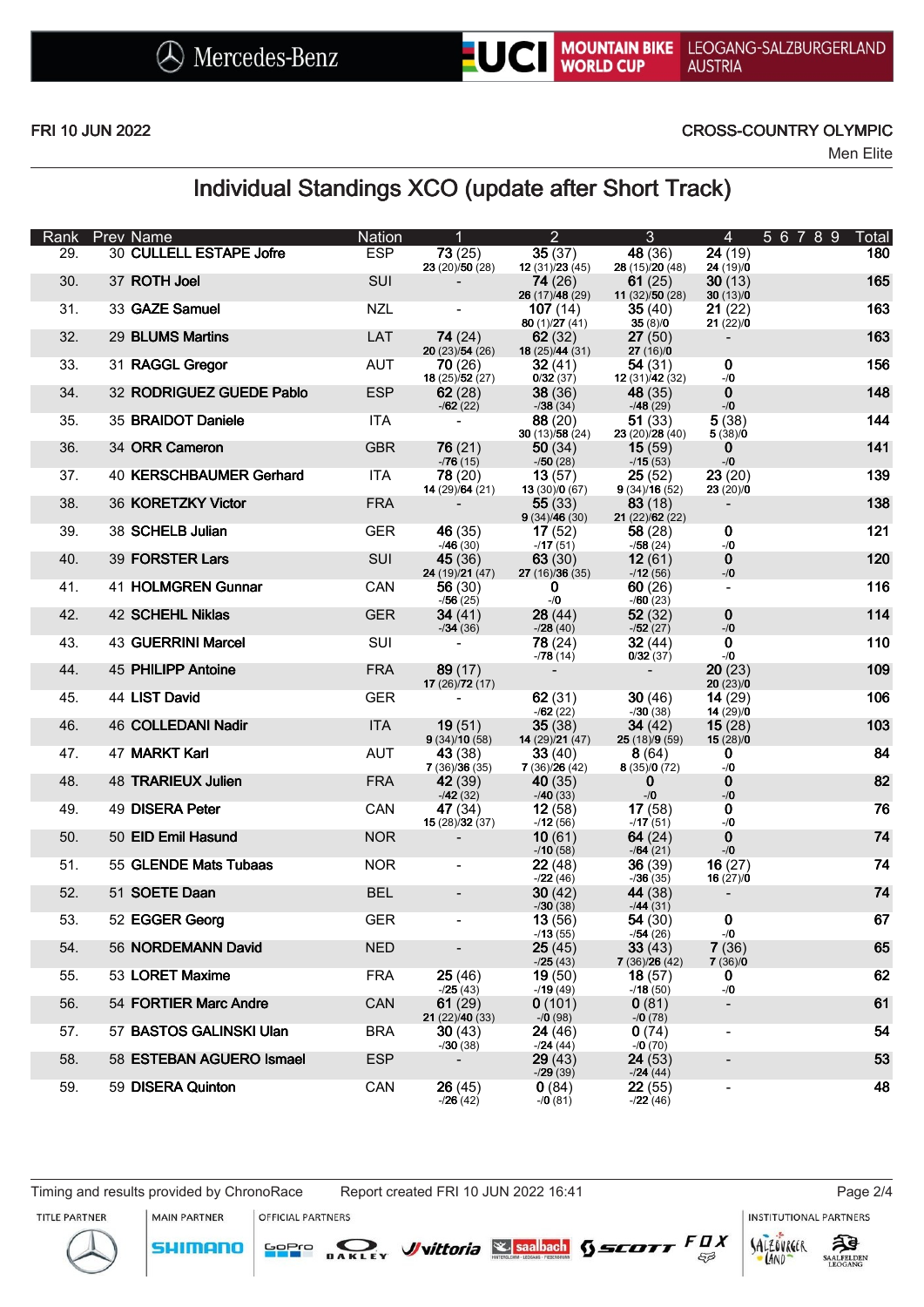

#### FRI 10 JUN 2022 CROSS-COUNTRY OLYMPIC

Men Elite

### Individual Standings XCO (update after Short Track)

| Rank | <b>Prev Name</b>            | <b>Nation</b> |                                  | $\overline{2}$                    | 3                        | 4                            | 5 6 7 8 9<br>Total |
|------|-----------------------------|---------------|----------------------------------|-----------------------------------|--------------------------|------------------------------|--------------------|
| 60.  | 60 MCCONNELL Daniel James   | <b>AUS</b>    |                                  | 0(67)<br>$-70(62)$                | 46 (37)<br>$-46(30)$     |                              | 46                 |
| 61.  | 61 COCUZZI Luiz Henrique    | <b>BRA</b>    | 44 (37)<br>0/44(31)              | $\bf{0}$<br>$-10$                 | 0<br>$-10$               | $\overline{\phantom{a}}$     | 44                 |
| 62.  | 65 FOIDL Maximilian         | <b>AUT</b>    |                                  | 34(39)<br>0/34(36)                | 0<br>0/0                 | 9(34)<br>9(34)/0             | 43                 |
| 63.  | 62 TITARENKO Dmytro         | <b>UKR</b>    | $\overline{\phantom{a}}$         | 18(51)                            | 21(56)                   |                              | 39                 |
| 64.  | 63 LUKASIK Krzysztof        | <b>POL</b>    | $\overline{\phantom{a}}$         | $-18(50)$<br>9(62)                | $-21(47)$<br>29(47)      | $\blacksquare$               | 38                 |
| 65.  | 64 FINCHAM Sean             | CAN           | 16(54)                           | $-79(59)$<br>20(49)               | $-29(39)$<br>0(72)       | 0                            | 36                 |
| 66.  | 66 DE COSMO Gioele          | <b>ITA</b>    | $-16(52)$<br>$\blacksquare$      | $-20(48)$<br>0(79)                | $-70(68)$<br>34 (41)     | $-10$<br>$\mathbf 0$         | 34                 |
| 67.  | 67 DANIEL Thibault          | <b>FRA</b>    | 18(52)                           | $-70(76)$<br>16(53)               | $-134(36)$<br>0(76)      | $-10$<br>0<br>$-10$          | 34                 |
| 68.  | 68 L'ESPERANCE Andrew       | CAN           | $-18(50)$<br>$\blacksquare$      | $-16(52)$<br>11(59)               | $-70(73)$<br>23(54)      |                              | 34                 |
| 69.  | 69 GRIOT Thomas             | <b>FRA</b>    | 31(42)<br>31(12)/0               | $-11(57)$                         | $-23(45)$                | 0<br>$-/-0$                  | 31                 |
| 70.  | 70 TABACCHI Mirko           | <b>ITA</b>    | 27 (44)                          | 0(81)                             | 0(71)                    |                              | 27                 |
| 71.  | 71 RØHME Knut               | <b>NOR</b>    | $-27(41)$                        | $-70(78)$<br>0(77)<br>$-70(74)$   | $-70(67)$<br>27(49)      | 0                            | 27                 |
| 72.  | 72 DORIGONI Jakob           | <b>ITA</b>    | $\overline{\phantom{a}}$         | 14(55)                            | $-27(41)$<br>13(60)      | $-/-0$<br>0                  | 27                 |
| 73.  | 73 TEMPIER Stephane         | <b>FRA</b>    | 0                                | $-114(54)$<br>$\bf{0}$            | $-13(55)$<br>25(51)      | $-10$<br>0                   | 25                 |
| 74.  | 74 SOTO Catriel             | <b>ARG</b>    | $-10$<br>24 (47)                 | $-10$<br>$\overline{\phantom{a}}$ | $-25(43)$                | $-10$                        | 24                 |
| 75.  | 75 OLIVER Craig             | <b>NZL</b>    | $-124(44)$<br>22(48)             | $\overline{\phantom{a}}$          |                          | 0                            | 22                 |
| 76.  | 76 PÉREZ ROMÁN Georwill     | <b>PUR</b>    | $-22(46)$<br>20(49)<br>$-20(48)$ | $\overline{\phantom{a}}$          |                          | $-10$                        | 20                 |
| 77.  | 77 ORSCHEL Tyler            | CAN           | 19(50)<br>$-19(49)$              |                                   | 0(67)                    | 0<br>$-10$                   | 19                 |
| 78.  | 91 ZANOTTI Juri             | <b>ITA</b>    | 8(63)<br>8(35)/0                 | $\overline{\phantom{0}}$          | $-70(63)$                | 10(33)                       | 18                 |
| 79.  | 78 SAMPAIO DE OLIVEIRA LAGO | <b>BRA</b>    | 17(53)                           | $\overline{\phantom{a}}$          |                          | 10(33)/0                     | 17                 |
| 80.  | 79 SPENA Fabio              | <b>SUI</b>    | $-17(51)$<br>$\blacksquare$      | 15(54)                            | 0(87)                    | 0<br>$-10$                   | 15                 |
| 81.  | 80 ROMAO MACHADO Nicolas    | <b>BRA</b>    | 15(55)<br>$-15(53)$              | $-15(53)$                         | $-70(84)$                | $\overline{\phantom{a}}$     | 15                 |
| 82.  | 81 GOTARDELO MULLER         | <b>BRA</b>    | 14(56)<br>$-14(54)$              |                                   |                          | $\qquad \qquad \blacksquare$ | 14                 |
| 83.  | 92 HÆGSTAD Erik             | <b>NOR</b>    |                                  | 5(65)<br>5(38)/0(100)             | 0(77)<br>$-70(74)$       | 8(35)<br>8(35)/0             | 13                 |
| 84.  | 82 MIRANDA JAIME Jaime      | <b>MEX</b>    | 13(57)<br>$-13(55)$              |                                   |                          |                              | 13                 |
| 85.  | 83 MARQUES DE ALMEIDA Jose  | <b>BRA</b>    | 13(58)<br>13(30)/0(71)           |                                   |                          | -                            | 13                 |
| 86.  | 84 MARTINS LEMES Bruno      | <b>BRA</b>    | 12(59)<br>$-12(56)$              |                                   |                          | $\overline{\phantom{0}}$     | 12                 |
| 87.  | 85 RYF Joris                | <b>SUI</b>    | 11(60)<br>$-11 (57)$             | 0(111)<br>$-70(109)$              | 0(89)<br>$-70(86)$       | $\overline{\phantom{a}}$     | 11                 |
| 88.  | 86 VITALI Bruno             | SUI           |                                  | 0(68)<br>$-70(64)$                | 11(62)<br>$-11(57)$      | $\mathbf 0$<br>$-10$         | 11                 |
| 89.  | 87 DELICH PARDO Nicolas     | <b>CHI</b>    | 9(61)<br>$-79(59)$               | 0(93)<br>$-70(90)$                | 0<br>$-10$               | $\overline{\phantom{a}}$     | 9                  |
| 90.  | 88 SOARES OLSEN Wolfgang    | <b>BRA</b>    | 8(62)<br>$-78(60)$               | $\overline{\phantom{a}}$          | $\overline{\phantom{a}}$ | $\overline{\phantom{a}}$     | 8                  |

Timing and results provided by ChronoRace Report created FRI 10 JUN 2022 16:41 Page 3/4

**INSTITUTIONAL PARTNERS** 

TITLE PARTNER



**MAIN PARTNER OFFICIAL PARTNERS GoPro**